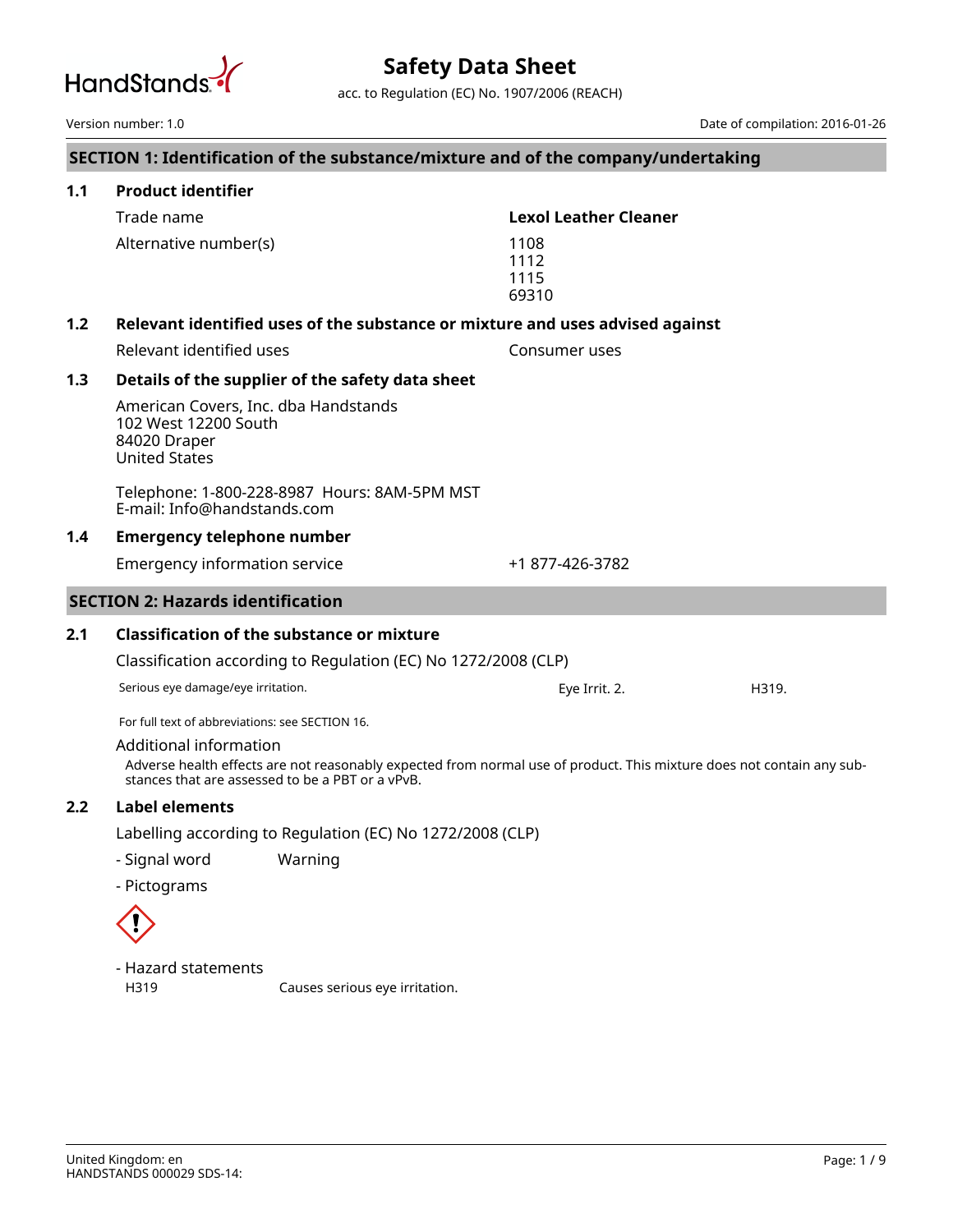

acc. to Regulation (EC) No. 1907/2006 (REACH)

Version number: 1.0 Date of compilation: 2016-01-26

| - Precautionary statements |                                                                                                                                     |
|----------------------------|-------------------------------------------------------------------------------------------------------------------------------------|
| P <sub>101</sub>           | If medical advice is needed, have product container or label at hand.                                                               |
| P <sub>102</sub>           | Keep out of reach of children.                                                                                                      |
| P <sub>103</sub>           | Read label before use.                                                                                                              |
| P <sub>264</sub>           | Wash thoroughly after handling.                                                                                                     |
| P <sub>280</sub>           | Wear protective gloves/protective clothing/eye protection/face protection.                                                          |
| P305+P351+P338             | IF IN EYES: Rinse cautiously with water for several minutes. Remove contact lenses, if present and<br>easy to do. Continue rinsing. |
| P337+P313                  | If eye irritation persists: Get medical advice/attention.                                                                           |

## Derogations from labelling requirements

Labelling of packages where the contents do not exceed 125 ml

- Signal word Warning

- Hazard pictogram(s)



- Hazard statements

- Precautionary statements
- P101 If medical advice is needed, have product container or label at hand.
- P102 Keep out of reach of children.
- P103 Read label before use.

## **2.3 Other hazards**

of no significance

This mixture does not contain any substances that are assessed to be a PBT or a vPvB. Results of PBT and vPvB assessment

## **SECTION 3: Composition/information on ingredients**

## **3.1 Substances**

Not relevant (mixture)

## **3.2 Mixtures**

Description of the mixture

| Name of substance                       | <b>Identifier</b>                          | Wt%       | <b>Classification acc. to GHS</b>                                                                                                                                |
|-----------------------------------------|--------------------------------------------|-----------|------------------------------------------------------------------------------------------------------------------------------------------------------------------|
| Ammonium Lauryl Ether Sulfate           | CAS No<br>2235-54-3                        | $10 - 25$ | Eye Irrit. 2 / H319                                                                                                                                              |
| Ammonium Chloride                       | CAS No<br>12125-02-9<br>EC No<br>235-186-4 | $1 - 5$   | Acute Tox. 4 / H302<br>Eye Irrit. 2 / H319                                                                                                                       |
| IODOPROPYNYL BUTYLCAR-<br><b>BAMATE</b> | CAS No<br>55406-53-6<br>EC No<br>259-627-5 | $\leq 1$  | Acute Tox. 4 / H302<br>Acute Tox. 3 / H331<br>Eye Dam. 1 / H318<br>Skin Sens. 1 / H317<br>STOT RE 1 / H372<br>Aquatic Acute 1 / H400<br>Aquatic Chronic 1 / H410 |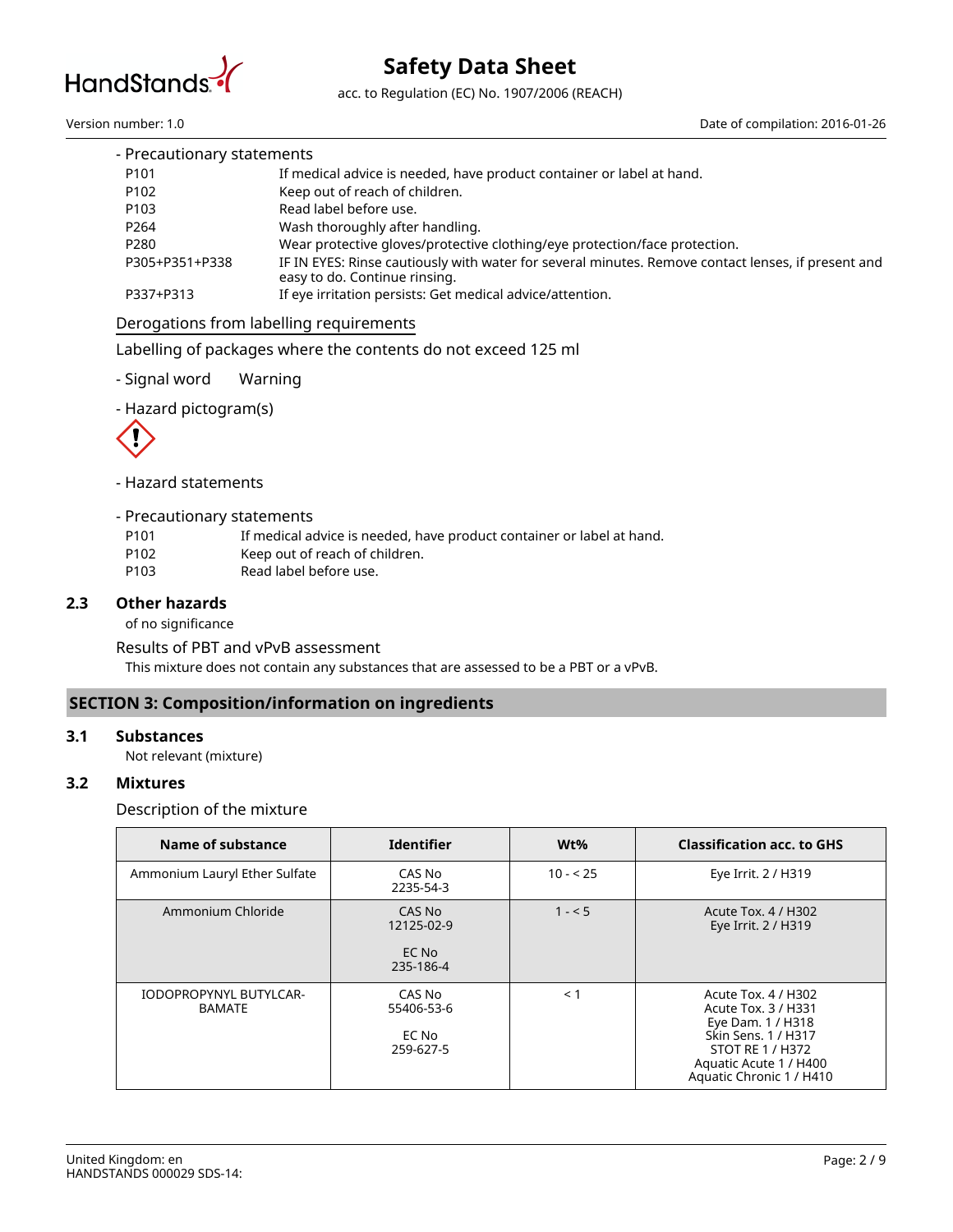

acc. to Regulation (EC) No. 1907/2006 (REACH)

For full text of abbreviations: see SECTION 16.

### **SECTION 4: First aid measures**

## **4.1 Description of first aid measures**

#### General notes

Information is only applicable to product contents, and not to product as normally supplied. This information is applicable to damaged, leaking, or spilled product as contact with contents is possible under these conditions. Adverse health effects are not reasonably expected from normal use of product. Take off immediately all contaminated clothing.

#### Following inhalation

If breathing is irregular or stopped, immediately seek medical assistance and start first aid actions. Provide fresh air.

#### Following skin contact

Wash with plenty of soap and water.

#### Following eye contact

Remove contact lenses, if present and easy to do. Continue rinsing. Irrigate copiously with clean, fresh water for at least 10 minutes, holding the eyelids apart.

#### Following ingestion

Rinse mouth with water (only if the person is conscious). Do NOT induce vomiting. Call a physician immediately.

## **4.2 Most important symptoms and effects, both acute and delayed**

Symptoms and effects are not known to date.

## none **4.3 Indication of any immediate medical attention and special treatment needed**

#### **SECTION 5: Firefighting measures**

#### **5.1 Extinguishing media**

Water spray, Alcohol resistant foam, BC-powder, Carbon dioxide (CO2) Suitable extinguishing media

Water jet Unsuitable extinguishing media

## **5.2 Special hazards arising from the substance or mixture**

Hazardous combustion products

Nitrogen oxides (NOx), Carbon monoxide (CO), Carbon dioxide (CO2)

### **5.3 Advice for firefighters**

In case of fire and/or explosion do not breathe fumes. Co-ordinate firefighting measures to the fire surroundings. Do not allow firefighting water to enter drains or water courses. Collect contaminated firefighting water separately. Fight fire with normal precautions from a reasonable distance.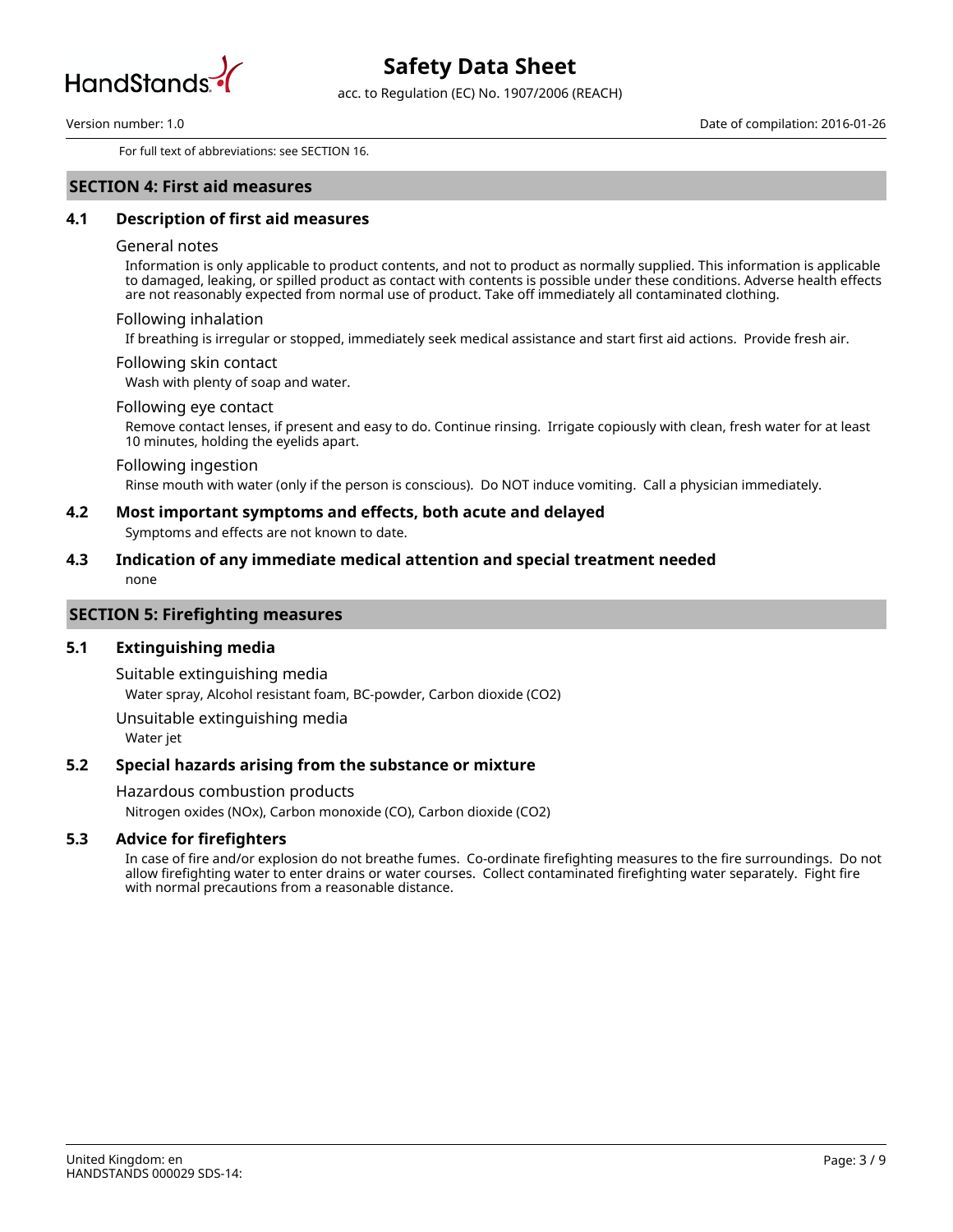

acc. to Regulation (EC) No. 1907/2006 (REACH)

## **SECTION 6: Accidental release measures**

## **6.1 Personal precautions, protective equipment and emergency procedures**

Remove persons to safety. For non-emergency personnel

Wear breathing apparatus if exposed to vapours/dust/spray/gases. For emergency responders

#### **6.2 Environmental precautions**

Keep away from drains, surface and ground water. Retain contaminated washing water and dispose it.

### **6.3 Methods and material for containment and cleaning up**

Covering of drains Advices on how to contain a spill

Advices on how to clean up a spill

Wipe up with absorbent material (e.g. cloth, fleece). Collect spillage. Sawdust. Kieselgur (diatomite). Sand. Universal binder.

Appropriate containment techniques

Use of adsorbent materials.

Place in appropriate containers for disposal. Ventilate affected area. Other information relating to spills and releases

#### **6.4 Reference to other sections**

Hazardous combustion products: see section 5. Personal protective equipment: see section 8. Incompatible materials: see section 10. Disposal considerations: see section 13.

## **SECTION 7: Handling and storage**

### **7.1 Precautions for safe handling**

#### Recommendations

- Measures to prevent fire as well as aerosol and dust generation

Use local and general ventilation. Use only in well-ventilated areas.

#### Advice on general occupational hygiene

Wash hands after use. Do not to eat, drink and smoke in work areas. Remove contaminated clothing and protective equipment before entering eating areas. Never keep food or drink in the vicinity of chemicals. Never place chemicals in containers that are normally used for food or drink. Keep away from food, drink and animal feedingstuffs.

## **7.2 Conditions for safe storage, including any incompatibilities**

### Control of effects

Heat, High temperatures, Frost Protect against external exposure, such as

#### **7.3 Specific end use(s)**

See section 16 for a general overview.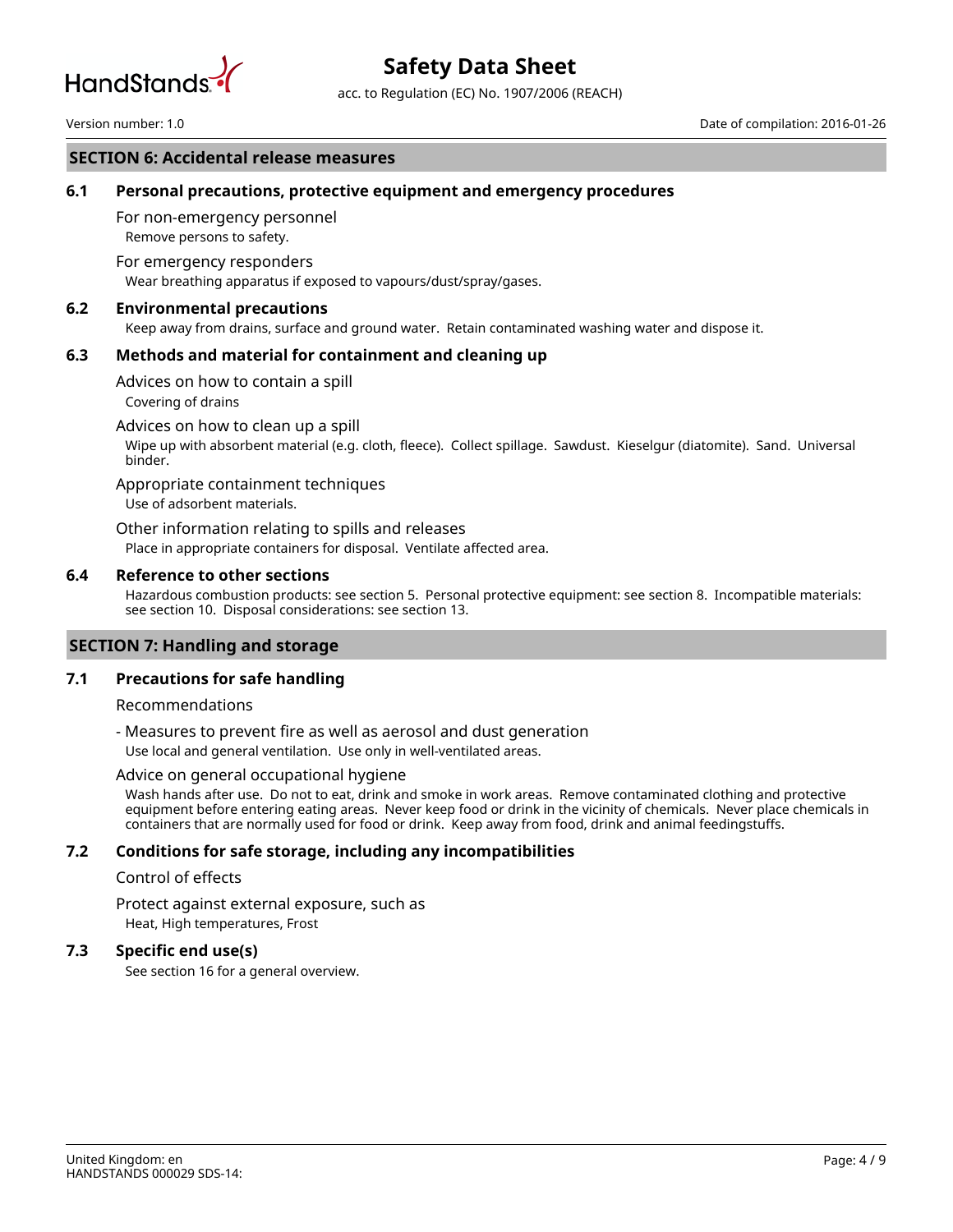

acc. to Regulation (EC) No. 1907/2006 (REACH)

## **SECTION 8: Exposure controls/personal protection**

## **8.1 Control parameters**

| Occupational exposure limit values (Workplace Exposure Limits) |               |                   |           |                 |            |                  |
|----------------------------------------------------------------|---------------|-------------------|-----------|-----------------|------------|------------------|
| Country                                                        | <b>CAS No</b> | <b>Identifier</b> | TWA [ppm] | TWA [ $mq/m3$ ] | STEL [ppm] | STEL [ $mq/m3$ ] |
| GB                                                             | 107-41-5      | WEL               | 25        | 123             | 25         | 123              |
| <b>GB</b>                                                      | 12125-02-9    | WEL               |           | 10              |            | 20               |
| GB                                                             | $56 - 81 - 5$ | WEL               |           | 10              |            |                  |

Notation

STEL short-term exposure limit: a limit value above which exposure should not occur and which is related to a 15-minute period unless otherwise specified

TWA time-weighted average (long-term exposure limit): measured or calculated in relation to a reference period of 8 hours time-weighted average

### **8.2 Exposure controls**

Appropriate engineering controls

General ventilation.

Individual protection measures (personal protective equipment)

#### Eye/face protection

Wear eye/face protection.

## Skin protection

- Hand protection

Wear suitable gloves. Chemical protection gloves are suitable, which are tested according to EN 374. Check leaktightness/impermeability prior to use. In the case of wanting to use the gloves again, clean them before taking off and air them well. For special purposes, it is recommended to check the resistance to chemicals of the protective gloves mentioned above together with the supplier of these gloves.

#### - Other protection measures

Take recovery periods for skin regeneration. Preventive skin protection (barrier creams/ointments) is recommended. Wash hands thoroughly after handling.

#### Respiratory protection

In case of inadequate ventilation wear respiratory protection.

#### Environmental exposure controls

Use appropriate container to avoid environmental contamination. Keep away from drains, surface and ground water.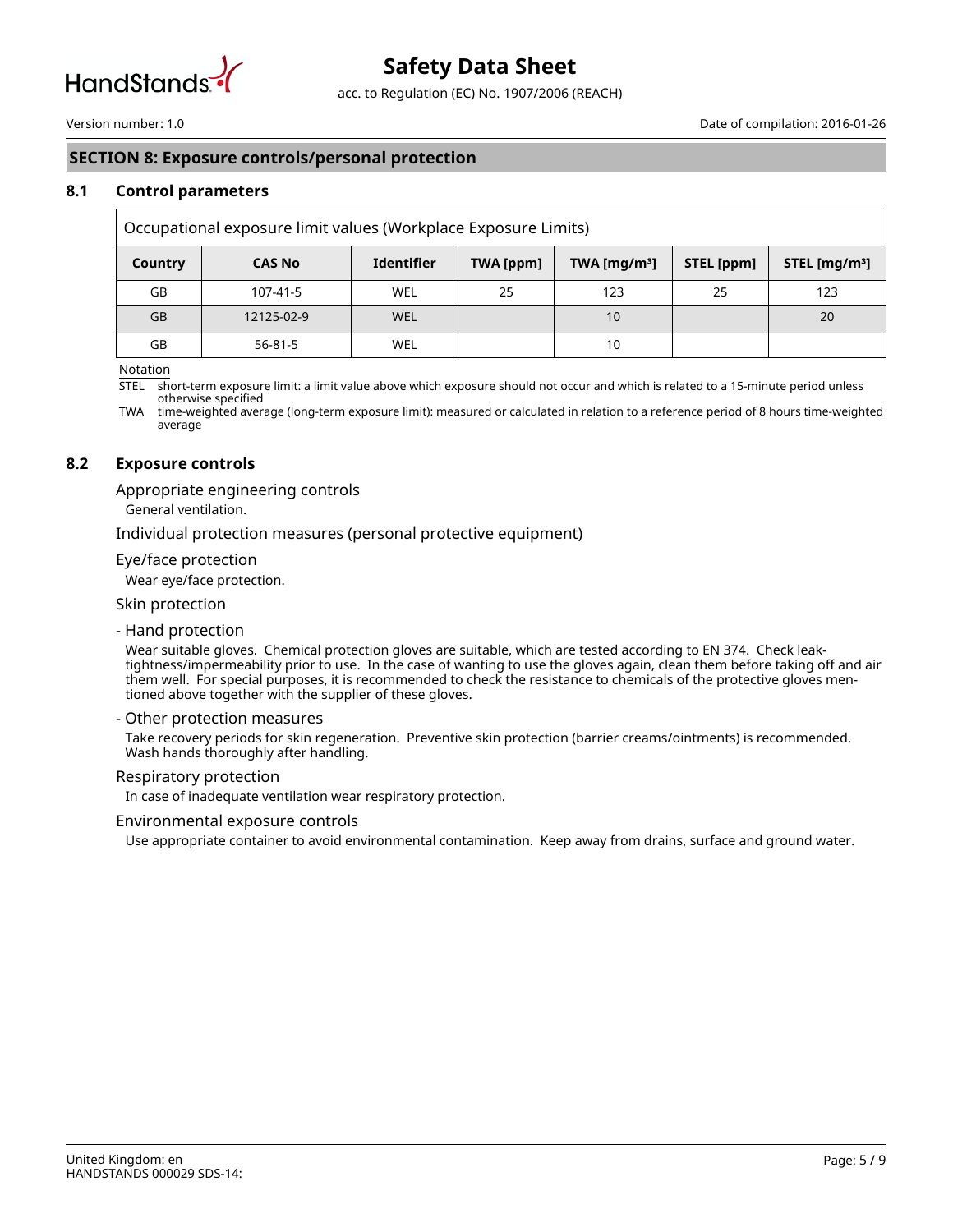

acc. to Regulation (EC) No. 1907/2006 (REACH)

#### Version number: 1.0 Date of compilation: 2016-01-26

## **SECTION 9: Physical and chemical properties**

## **9.1 Information on basic physical and chemical properties**

| Physical state                          | liquid                                        |
|-----------------------------------------|-----------------------------------------------|
| Colour                                  | Conforms to Standard                          |
| Odour                                   | Conforms to standard                          |
| - PH (value)                            | $6 - 8$                                       |
| Melting point/freezing point            | not determined                                |
| Initial boiling point and boiling range | not determined                                |
| Flash point                             | >93 <sub>C</sub>                              |
| Evaporation rate                        | not determined                                |
| Flammability (solid, gas)               | not relevant (fluid)                          |
| <b>Explosive limits</b>                 | not determined                                |
| Vapour pressure                         | not determined                                |
| Density                                 | not determined                                |
| Vapour density                          | this information is not available             |
| Relative density                        | information on this property is not available |
| Solubility(ies)                         | not determined                                |
| Partition coefficient                   |                                               |
| - N-octanol/water (log KOW)             | this information is not available             |
| Auto-ignition temperature               | not determined                                |
| Viscosity                               | not determined                                |
| <b>Explosive properties</b>             | none                                          |
| Oxidising properties                    | none                                          |
|                                         |                                               |

## **SECTION 10: Stability and reactivity**

## **10.1 Reactivity**

Concerning incompatibility: see below "Conditions to avoid" and "Incompatible materials".

## See below "Conditions to avoid". **10.2 Chemical stability**

No known hazardous reactions. **10.3 Possibility of hazardous reactions**

## **10.4 Conditions to avoid**

There are no specific conditions known which have to be avoided.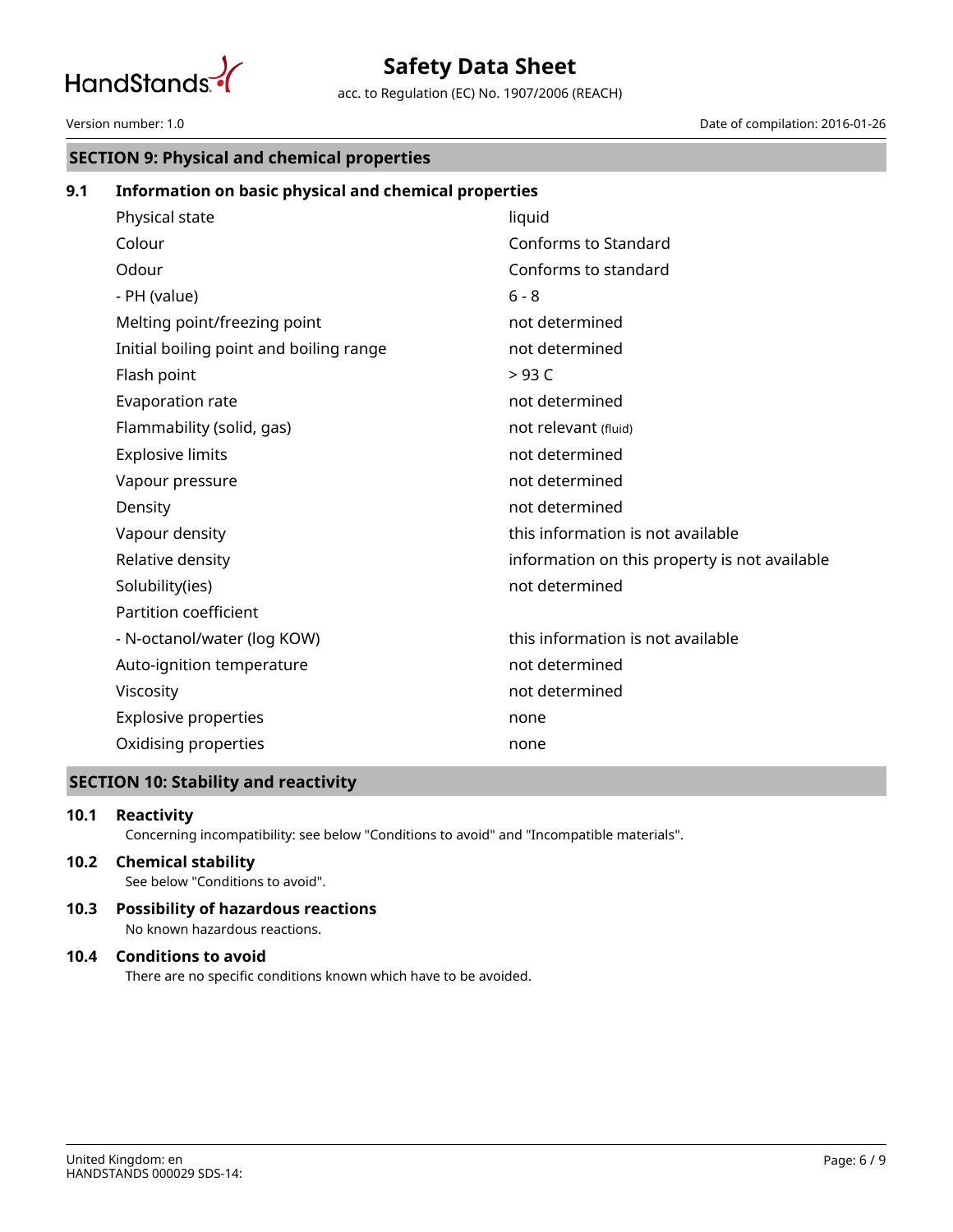

acc. to Regulation (EC) No. 1907/2006 (REACH)

## **10.5 Incompatible materials**

Oxidisers

## **10.6 Hazardous decomposition products**

Reasonably anticipated hazardous decomposition products produced as a result of use, storage, spill and heating are not known. Hazardous combustion products: see section 5.

## **SECTION 11: Toxicological information**

## **11.1 Information on toxicological effects**

Test data are not available for the complete mixture.

Classification procedure

The method for classification of the mixture is based on ingredients of the mixture (additivity formula).

## **Classification according to GHS (1272/2008/EC, CLP)**

Acute toxicity

Shall not be classified as acutely toxic.

### Skin corrosion/irritation

Shall not be classified as corrosive/irritant to skin.

Causes serious eye irritation. Serious eye damage/eye irritation

Respiratory or skin sensitisation

Shall not be classified as a respiratory or skin sensitiser.

### Germ cell mutagenicity

Shall not be classified as germ cell mutagenic.

- Shall not be classified as carcinogenic. Carcinogenicity
- Reproductive toxicity

Shall not be classified as a reproductive toxicant.

## Specific target organ toxicity - single exposure

Shall not be classified as a specific target organ toxicant (single exposure).

## Specific target organ toxicity - repeated exposure

Shall not be classified as a specific target organ toxicant (repeated exposure).

#### Aspiration hazard

Shall not be classified as presenting an aspiration hazard.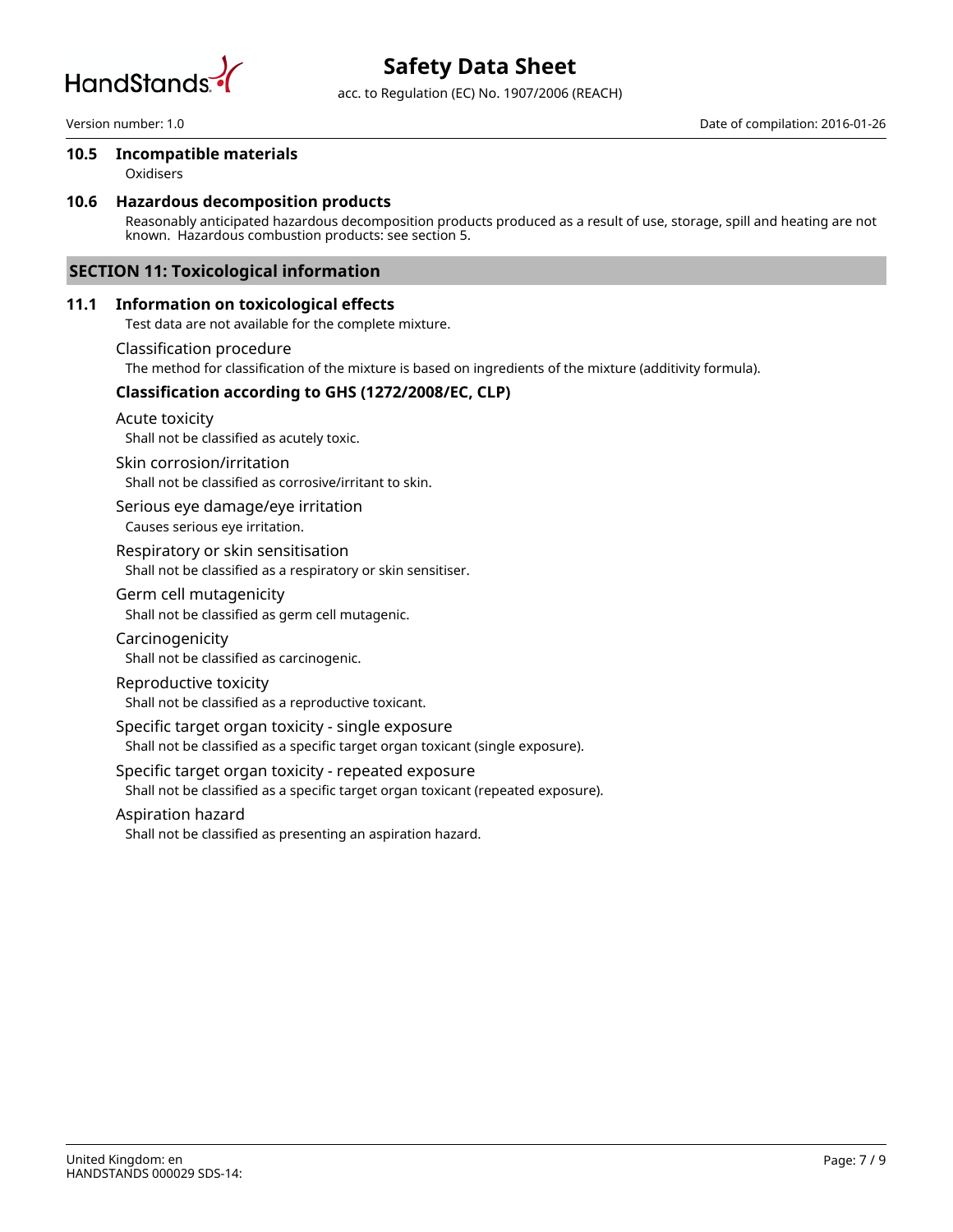

acc. to Regulation (EC) No. 1907/2006 (REACH)

#### Version number: 1.0 Date of compilation: 2016-01-26

## **SECTION 12: Ecological information**

## **12.1 Toxicity**

Shall not be classified as hazardous to the aquatic environment.

- Data are not available **12.2 Persistence and degradability**
- Data are not available. **12.3 Bioaccumulative potential**
- Data are not available. **12.4 Mobility in soil**
- Data are not available. **12.5 Results of PBT and vPvB assessment**

#### **12.6 Other adverse effects**

## **SECTION 13: Disposal considerations**

#### **13.1 Waste treatment methods**

#### Sewage disposal-relevant information

Do not empty into drains. Avoid release to the environment. Refer to special instructions/safety data sheets.

### Waste treatment of containers/packagings

Completely emptied packages can be recycled. Handle contaminated packages in the same way as the substance itself.

#### **Remarks**

Please consider the relevant national or regional provisions. Waste shall be separated into the categories that can be handled separately by the local or national waste management facilities.

## **SECTION 14: Transport information**

| 14.1 | UN number                           | not regulated  |
|------|-------------------------------------|----------------|
| 14.2 | UN proper shipping name             | not regulated  |
| 14.3 | <b>Transport hazard class(es)</b>   |                |
|      | Class                               | not regulated  |
| 14.4 | <b>Packing group</b>                | not regulated  |
| 14.5 | <b>Environmental hazards</b>        | not applicable |
| 14.6 | <b>Special precautions for user</b> |                |

- Not applicable.
- The cargo is not intended to be carried in bulk. **14.7 Transport in bulk according to Annex II of MARPOL and the IBC Code**